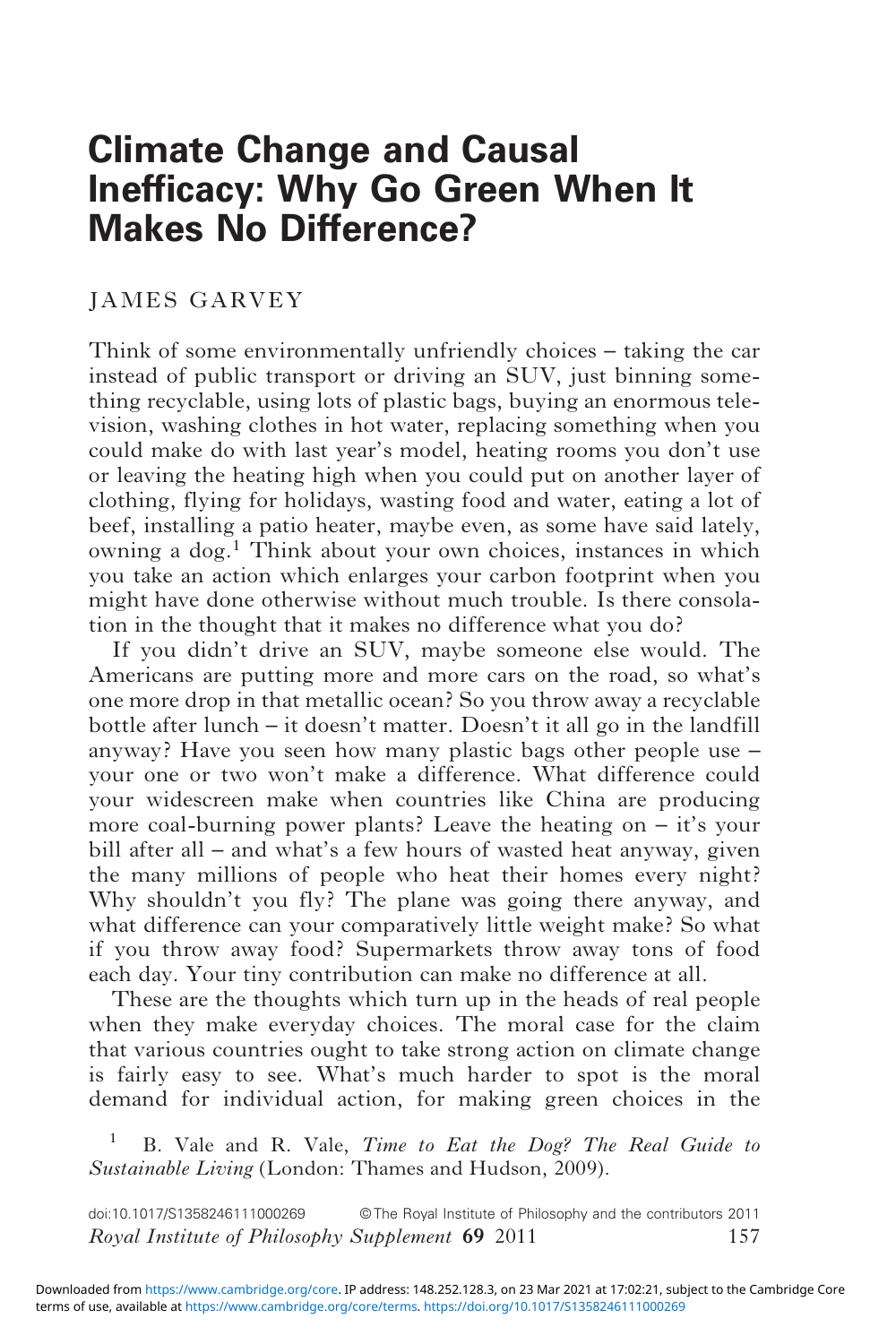course of an ordinary human life. One thing which gets in the way is the thought that nothing an individual does can possibly matter. So why bother going green? This is the environmental version of the problem of causal inefficacy. It has other manifestations too, and we'll consider some of them.

I wonder whether consequentialist reflection can somehow bring the moral demand for individual action into clear view. I want to consider, as a live possibility, the following unlikely position: one might be a consequentialist, know perfectly well that recycling today's newspaper can make no difference at all to tomorrow's climate, but still hold that there is a moral demand, having to do with consequences, for taking the paper to the recycling bin. The view might not fly, but it is worth pursuing for a reason I'll come to in a moment. First let us consider the moral case for action on the part of countries and then pin down smaller questions about individual choices in ordinary lives.

# 1. The Problem of Causal Inefficacy

There are plenty of arguments for large-scale action on climate change. Perhaps the most straightforward one issues in the conclusion that particular states have a moral obligation to do something serious about climate change because of their history of industrialization. Coupling facts about emissions with further thoughts about moral responsibility can make the obligation stand out clearly.<sup>2</sup> The argument can be up and running very quickly.

Burning fossil fuels thickens the blanket of greenhouse gasses which swaddles our world and warms it up.<sup>3</sup> The likely effects of this increase in temperature are various and subject to different levels of certainty. There is evidence for a future characterized by

<sup>2</sup> Other arguments for action have nothing to do with emissions histories. See J. Garvey, 'Responsibility', The Ethics of Climate Change, (London: Continuum Publishing, 2008).

The settled scientific view is that there is a 90% chance that human activities are changing the climate. This finding is endorsed by all of the national academies of science of the world's major industrialized countries (a total of 32 national academies) as well as more than 40 professional scientific societies and academies of science all over the world. If you are in doubt start with J. Houghton, *Global Warming: The Complete Briefing*, (Cambridge: Cambridge University Press, 2004) and the Intergovernmental Panel on Climate Change's various summaries for policy-makers, available for free at www.ipcc.ch.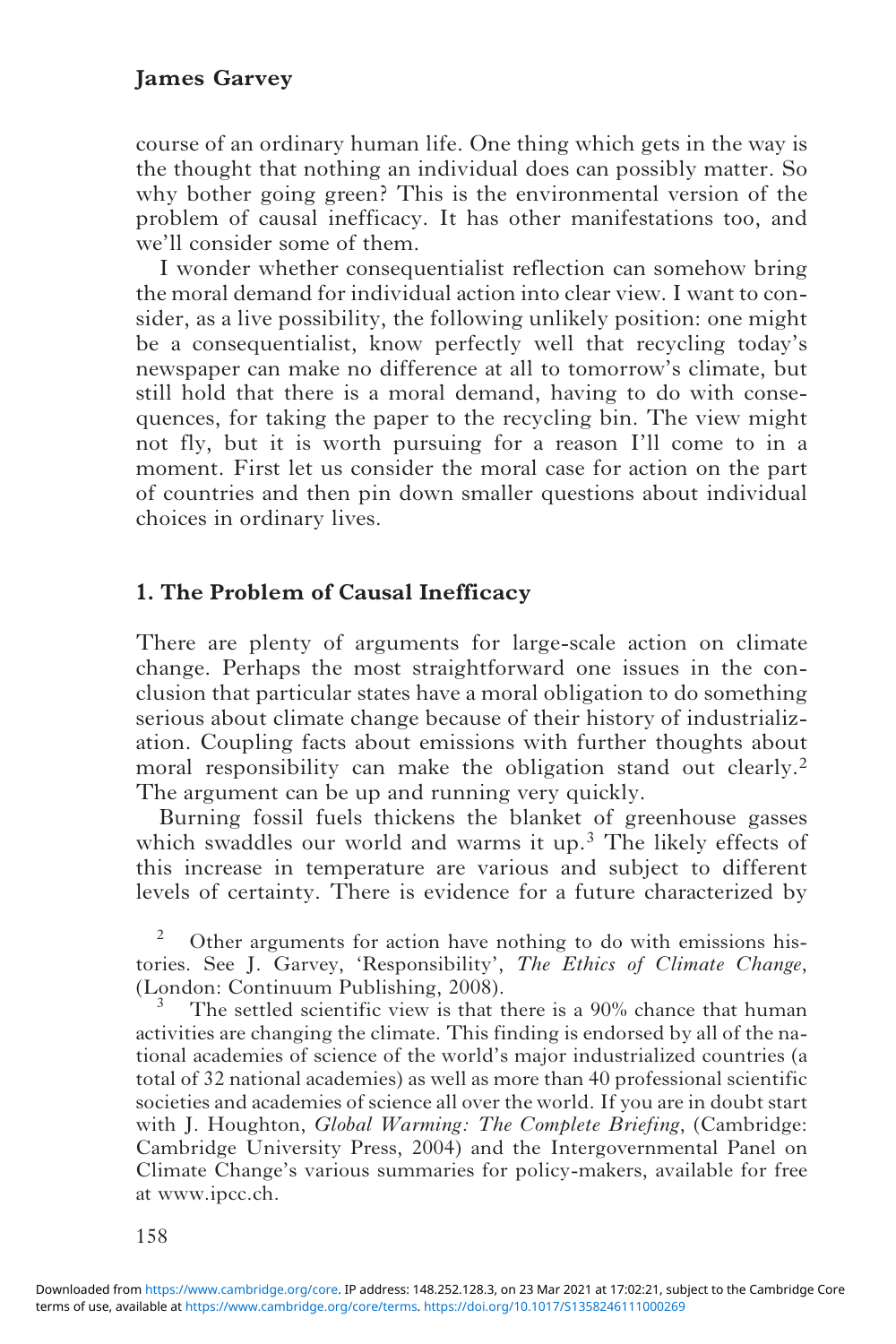#### Climate Change and Causal Inefficacy

hotter days and nights, rising sea levels, dwindling water supplies, altered patterns of disease, conflict over shifting resources, more dramatic weather, longer droughts, shorter growing seasons, and on and on. It seems likely that human beings are suffering and will suffer as a result of these changes – to say nothing of the suffering of our fellow creatures who will also struggle to adapt.

The pain ahead is owed to the fact that our planet's carbon sinks cannot absorb all of our emissions, and the result is dangerous anthropogenic climate change. Compared to the poor nations of the world, the richer, more developed, industrialised countries have used up the bulk of the sinks and therefore have caused more of the suffering which is underway and on the cards. A few thoughts about fairness or justice or responsibility or the importance of doing something about unnecessary suffering, coupled with these facts, issues in the conclusion that developed countries have a moral obligation to reduce emissions and help with adaptation.

Part of what makes this conclusion easy to see is the obvious causal connection between large-scale industrial activity and suffering. It's obvious in broad outline anyway.<sup>4</sup> The industrialized world has dumped a lot of greenhouse gasses into the atmosphere. Over the last 150 years, as human beings have really gotten on with industrialization, carbon dioxide concentrations have risen from 280 to about 390 parts per million – one source tells me 391.76 ppm for February 2011.<sup>5</sup> We add about one or two more ppm each year, about 1,000 tons each second.

Greenhouse gasses are changing our climate. The changes result in suffering. It is right to say that the developed world ought to go green because doing so matters – mitigation or at least adaptation will have good consequences, will make a difference to human lives. What is much harder to see, though, is the analogous conclusion when it comes to individual choices and individual lives.

One might assume that there is a fairly tight connection between thoughts about future suffering and a moral obligation to adopt a thoroughly green lifestyle. If there is a connection between greenhouse gas emissions and human suffering, then doesn't it follow that an individual ought to do all she can to reduce her carbon

That's not to say that the causal chains are straightforward. See for example S. Gardiner, 'A perfect moral storm: climate change, intergenerational ethics, and the problem of corruption', Environmental Values 15 (2006), 397–413.

<sup>5</sup> Earth Systems Research Laboratory (ESRL) / National Oceanic and Atmospheric Administration (NOAA)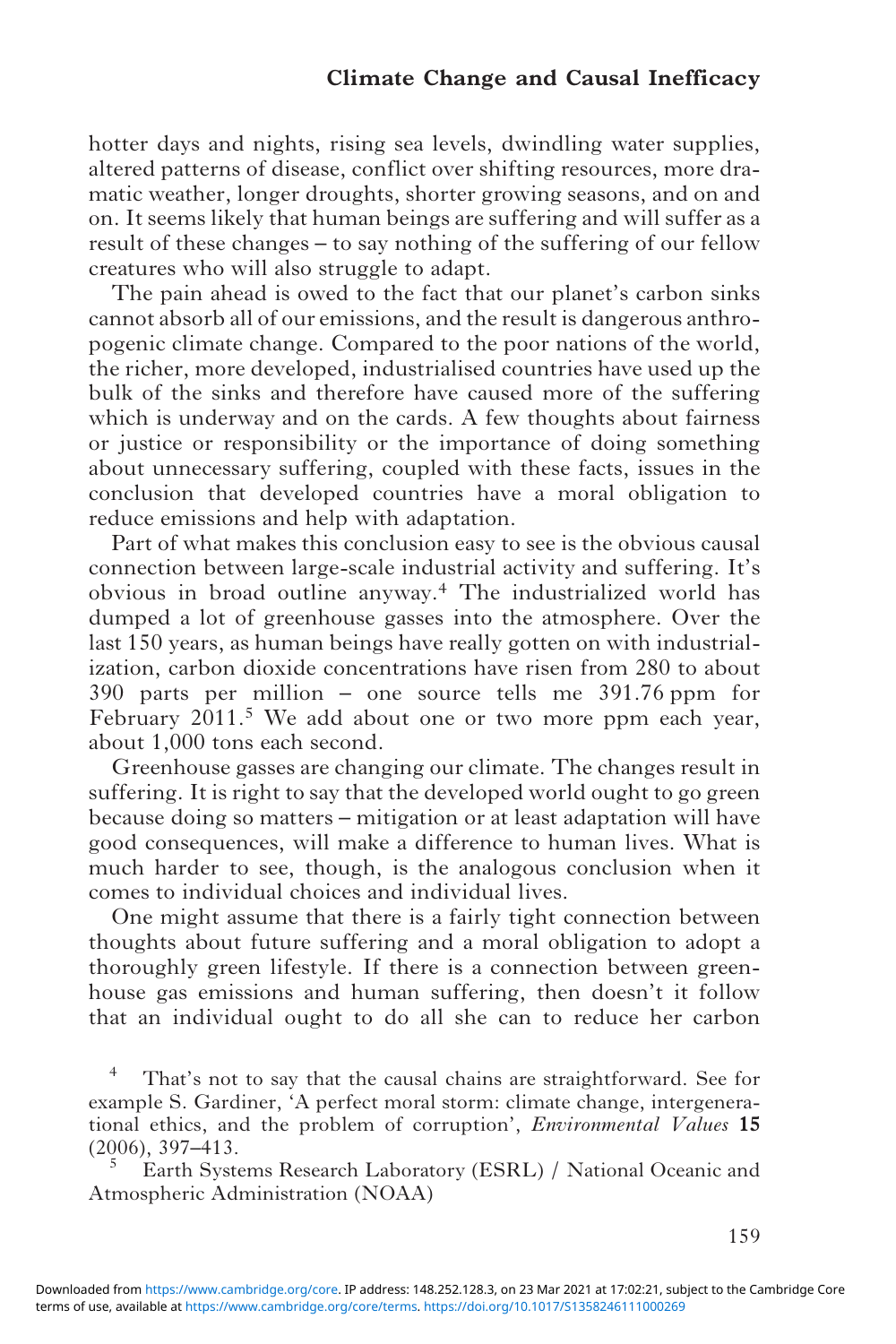footprint? Isn't avoiding a hand in the suffering ahead a good personal reason for going green? The trouble is that there is a large gap between the global premises and the local conclusion.

Given the enormity and complexity of the planet's climate system, it's hard to see how a single green choice, even a whole green life, could make the slightest difference to the suffering ahead. What's my 5 tons or so of greenhouse gas emissions per year compared to 1,000 tons per second? Sort the recycling into neat piles, insulate your house, choose local produce, travel only by bicycle and on and on – in short, make a determined effort to reduce your greenhouse gas emissions to the merest whisper – and none of it can possibly make the slightest real difference to our world. An individual's teeny effects cannot matter a jot. You can be certain that the sea level will be where it will be in 2050 whether you buy the bulbs or not.

It might be true that the governments of the developed world have a moral obligation to reduce emissions. It might also be true that the world would have more happiness in it, more preferences would be satisfied, if everyone lived closer to the Earth. Given the causal inefficacy of the individual in the face of climate change, it doesn't matter that a particular person lives a life of grotesque consumption. If an individual's effects do not make a difference, doing something about climate change can't be a reason for going green. Headlines to the contrary, you can't save the planet.

There is a little disaster in this line of thought. It is hard to find a way around this disaster if you put some store in the notion that the rightness or wrongness of actions has to do with consequences. In the following paragraphs, I'll lean on this notion and see how sturdy it is. In the end, we'll have to shore it up a little, but I think it turns out that individual green actions can be motivated by reflection on consequences. I admit that it is a fractionally round-about line of thought, but maybe it is better than an alternative or two.

Why should we lean on the notion? Why not, say, just go Kantian or cultivate personal virtue in this connection? The short answer is that thoughts about consequences have a certain hold on us when it comes to doing something about environmental degradation. We see the results of climate change – not just on the news but in our gardens – and a common reaction is the desire to do something about it, to take action. Contrary to a recent dispatch from the Vatican, probably most people are not ready to see harming the environment as a kind of vice or anyway as a lack of virtue.<sup>6</sup>

Archbishop Gianfranco Girotti in L'Osservatore Romano, March, 2008.

160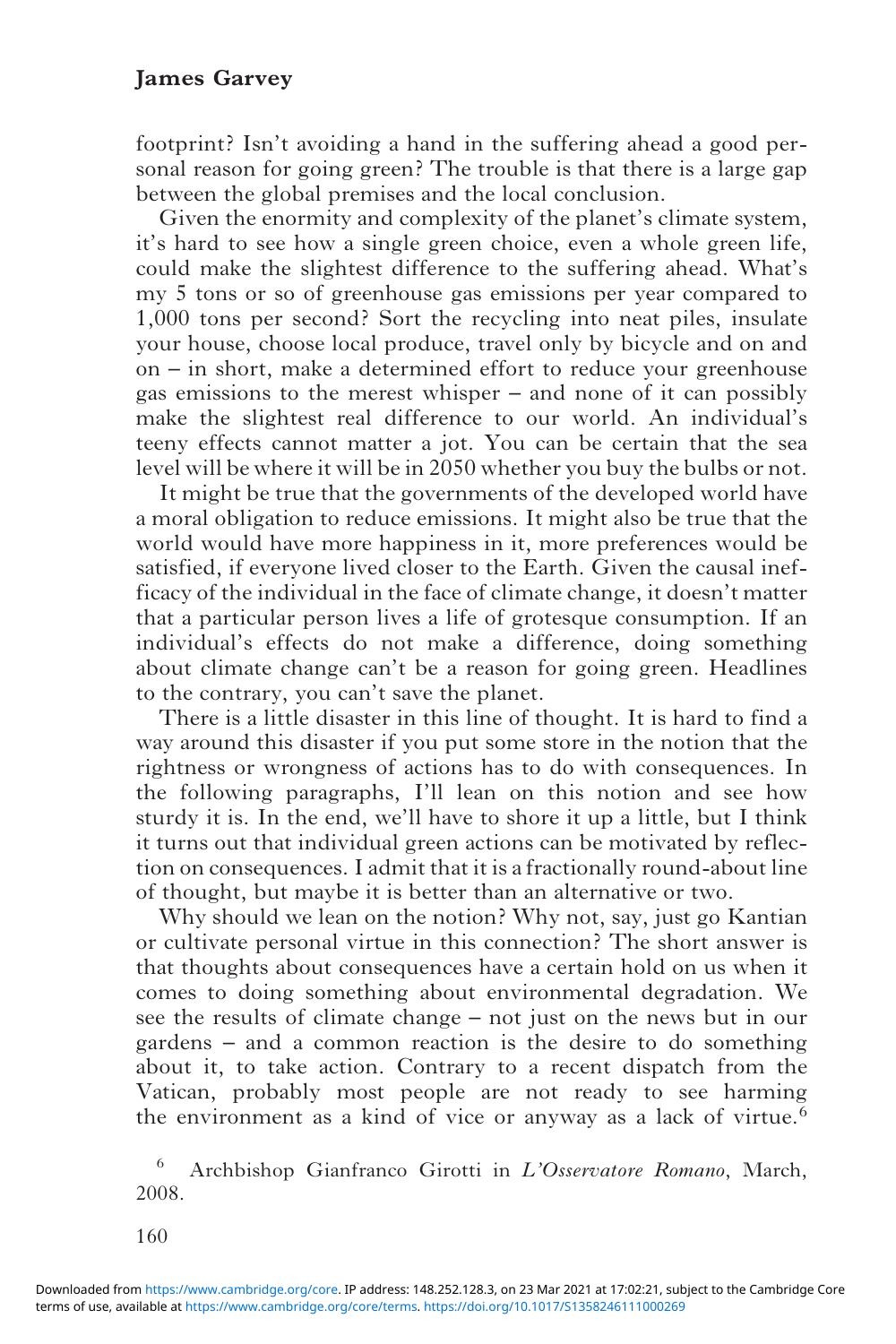The many environmentally friendly actions one might undertake are seen as precisely that, actions, and we undertake them principally for the consequences which result from them. We think we are doing good, not being good, when we take certain steps to save energy. We have a better world in view, not a better character.

The little disaster is the possibility that we cannot really do any good at all. If you already have Kantian leanings or think of your green activities as virtuous, then maybe you're not the person I am to convince. The person I hope to persuade is one who sometimes leans on that thought about consequences, who wonders how her consequences could possibly make a relevant difference – a person on the verge of thinking that it makes no difference what she does.

The problem of causal inefficacy gets a hearing against the backdrop of utilitarian arguments for vegetarianism and further reflection on voting, and some other questions too. The plan is to make a start by using these discussions to try to get a handle on climate change and causal inefficacy. Maybe we can leapfrog to an answer to our version of the problem by making use of the good thoughts of those who have already done some work in this neighbourhood. Consider vegetarianism first.

#### 2. Threshold Chickens

Singer has argued that there is a strong and obvious connection between the obligation to become a vegetarian and utilitarianism. He originally maintained that 'because becoming a vegetarian reduces the overall demand for animal flesh, an individual could assume that it lowered the profitability of the animal industry, and thus reduced the number of animals factory farmers would breed'. <sup>7</sup> The choice not to eat animals, it might be thought, saves animals from suffering. As several critics point out, though, the loss of just one meat-eater from the millions and millions of consumers in a market makes a difference too tiny to be a noticeable difference to factory farmers.<sup>8</sup> It's not possible to say that an individual's choice

<sup>7</sup> P. Singer, 'Utilitarianism and Vegetarianism', *Philosophy and Public* Affairs, 9 (1980), 335. See also Animal Liberation, Chapter 4, (London: Pimlico, 1995).

See M. Almeida and M. Bernstein, 'Opportunistic Carnivorism', Journal of Applied Philosophy, 17 (2000), 205–11; H. Hudson, 'Collective Responsibility and Moral Vegetarianism', Journal of Social Philosophy 24 (1993), 89–104; G. Matheny, 'Expected Utility, Contributory Causation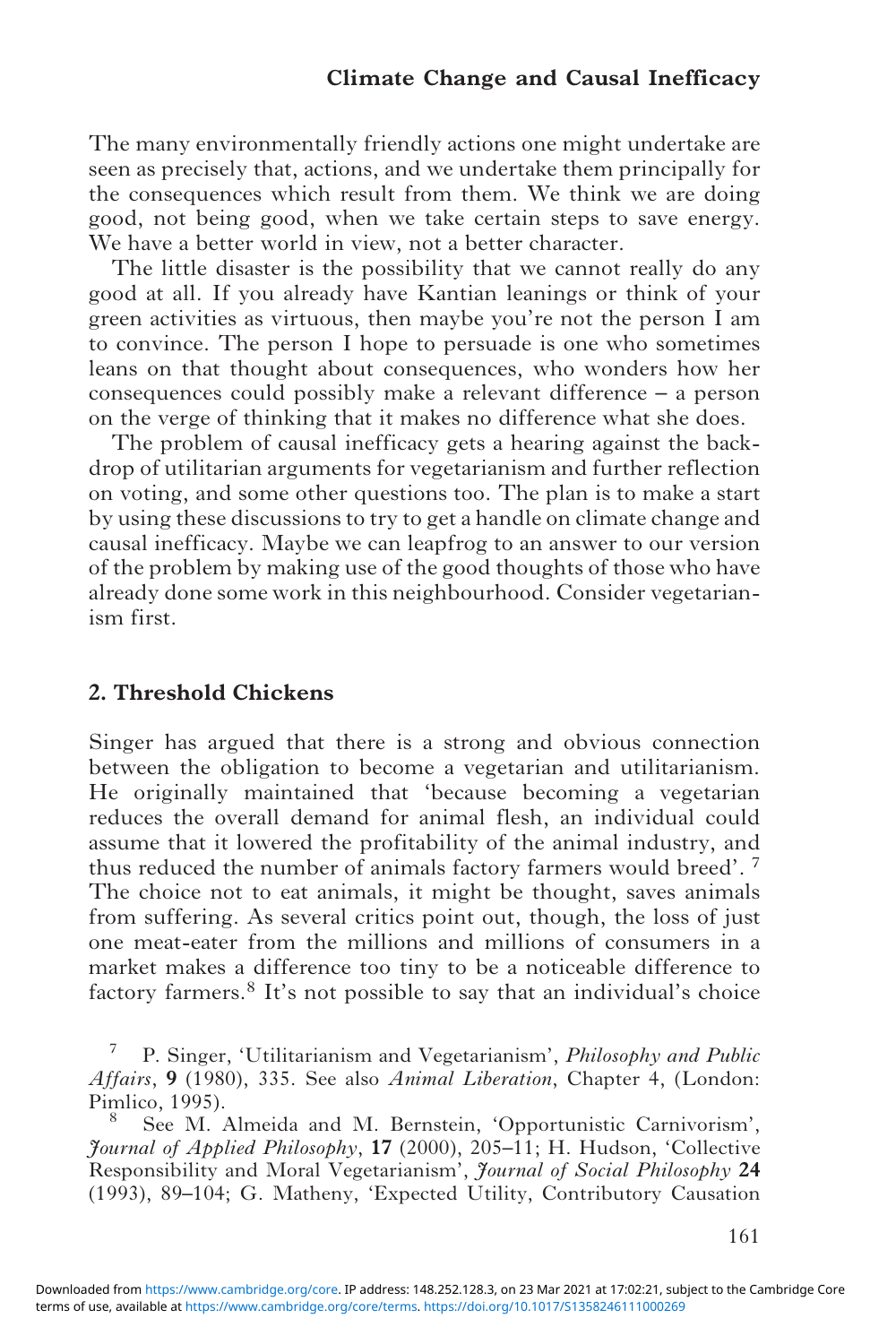to become a vegetarian has an effect on the number of animals killed. Just as the climate will do what it does whether or not an individual goes green, the size and complexity of the factory farming industry is such that a single individual's choices cannot possibly register.

One set of responses to this has to do with thresholds. It might be true that just one vegetarian does not make a substantial difference, but a large number of vegetarians must make a difference. Maybe for every 10,000 vegetarians one fewer 100,000-bird factory farm is needed to supply the market. If enough people become vegetarians, the demand for meat drops below a certain threshold, producers take note, and a farm closes.

This can all be interpreted in a number of ways. You might think that whether you choose to be a vegetarian or not makes no difference at all to the market, unless you happen to be the lucky person who pushes the number of chickens demanded by the market down under the critical threshold. There's a chance it might be you, and since the stakes are so very high maybe that chance is enough to nudge you away from meat. Or you could understand your tiny role in boosting the numbers of vegetarians as contributory in some sense – as maybe not pushing the numbers past a threshold but nevertheless having a not entirely inconsequential part to play in swelling the ranks and closing one big factory farm. Maybe this little hand in ending a large wrong conveys enough utility to make the choice to go veggie the right one.

Let us take the main arc of this thinking about thresholds and try to adapt it to the case of climate change. If enough of us become vegetarians, then the demand for meat has to decrease, the market has to notice, and animals have to be saved from a horrible life on a factory farm. Can we say the same sorts of things about going

and Vegetarianism', Journal of Applied Philosophy 19.3 (2002), 293–297; and J. Rachels, 'The Moral Argument for Vegetarianism' in Can Ethics Provide Answers? (Lanham: Rowman & Littlefield, 1997). For discussions of vegetarianism and consequences generally, see P. Devine, 'The Moral Basis of Vegetarianism', Philosophy 53 (1978), 481–505; J. Garrett, 'Utilitarianism, Vegetarianism, and Human Health: A response to the Causal Impotence Objection', Journal of Applied Philosophy 24.3 (2007), 223–237; N. Nobis, 'Vegetarianism and Virtue: Does Consequentialism Demand Too Little?', Social Theory and Practice 28.1 (2002), 135-156; T. Regan, 'Utilitarianism, Vegetarianism and Animal Rights', Philosophy and Public Affairs 9 (1980), 305–24; P. Singer, 'Utilitarianism and Vegetarianism', Philosophy and Public Affairs, 9 (1980) and Animal Liberation, Chapter 4, (London: Pimlico, 1995).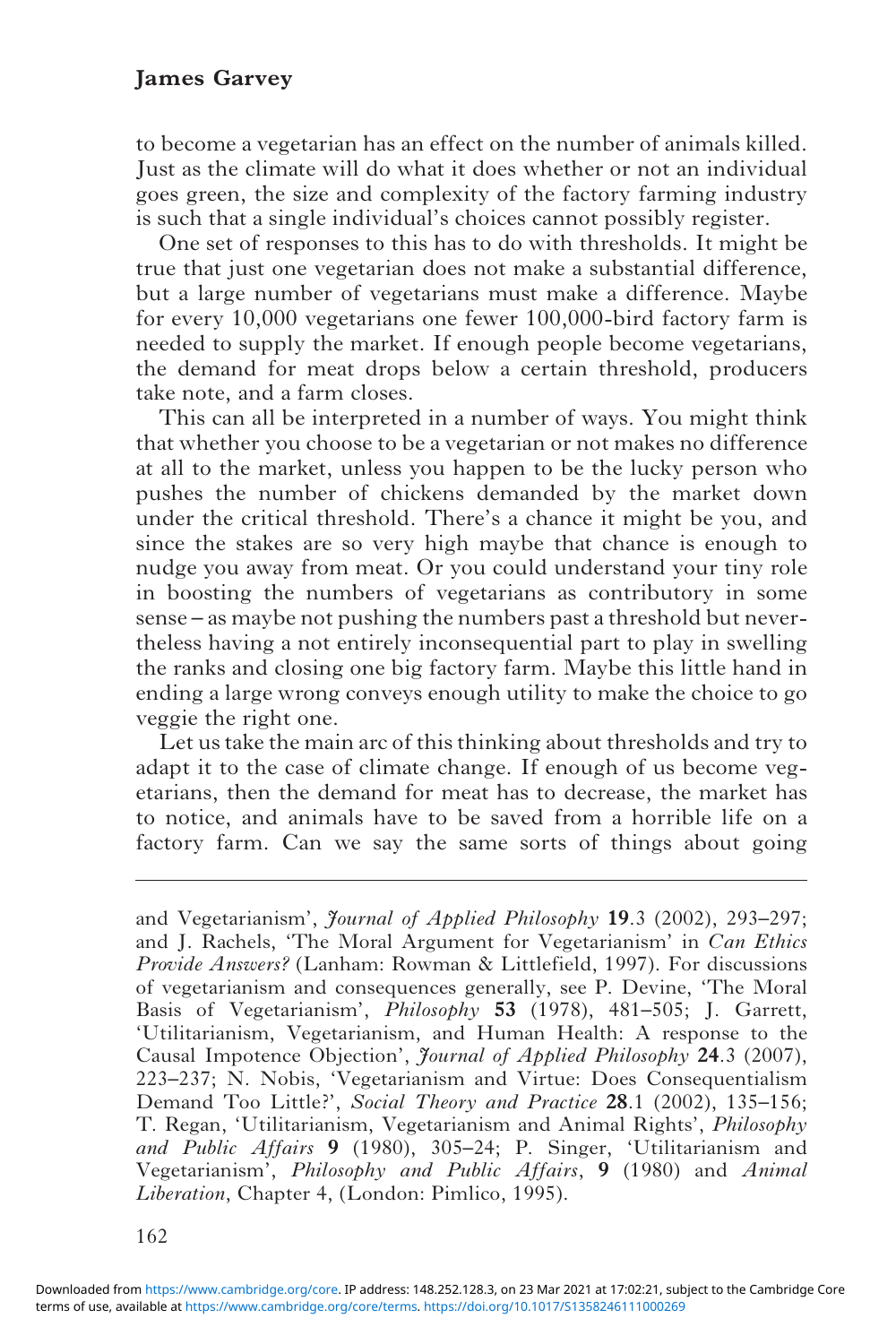green? Can we really see the same sorts of connections? Maybe there is a parallel thought with respect to climate change, but I suspect that it's too murky to help us if we are after a consequentialist motivation for environmentally responsible action. Try to get a grip on the relevant antecedent and consequent.

The antecedent – which we might render as 'If enough of us go green …' – is hazy, partly because we do not yet have a clear take on what it means to go green. Going green is a much more amorphous proposition than going vegetarian. Certainly there are different sorts of vegetarians, and no doubt it's a complex thing, but probably there are fewer wrinkles in going vegetarian than there are in going green. If you are a vegetarian, at bottom that means that you don't eat meat. Maybe we can argue about the finer points of that statement, but certain things are just right out. But what is it, at bottom, to be green?

Probably there are things to be said about the fact that we have not yet settled on what 'going green' actually means. It's a new thought for most of us. We do not yet have a good grip on how to reduce our impact on the Earth. Consider a few very common questions. Should I throw away my old bulbs (and thus waste the energy which went in to making them) or wait until they burn out before replacing them with the environmentally friendly ones? Should I buy local produce (and save on food miles) or buy Fair Trade from abroad (and help the poor farmers in South America)? Should I avoid flying altogether or offset my emissions with a clear conscience? Should we risk nuclear power in an effort to avoid greenhouse gas emissions? I have heard someone wonder if it's better to keep the air conditioning on in a car with the windows up (and thus reduce drag) or roll down the windows and turn off the air conditioning (and lower demand on fuel). These questions range from hard to trifling, but the point is that they are many, and some answers are not obvious.

Consider the consequent. How do we fill it in? 'If enough of us go green (however we spell that out) then' … what? An easy thought to have is that the concentrations of greenhouse gases in our atmosphere will level off or drop, but it's hard to spell out how this works in enough detail to keep a solid response to the problem of causal inefficacy in view. We know a lot about how the climate works, but there's a lot we do not know, too. I am by no means suggesting that there is uncertainty with regard to climate change where it counts. We know that human beings are causing the change, and we know a lot about the nature of that change. We do not know much about regional variations and local impacts, and we do not know much about the timing of the changes ahead. There is a lot we do not know about feedbacks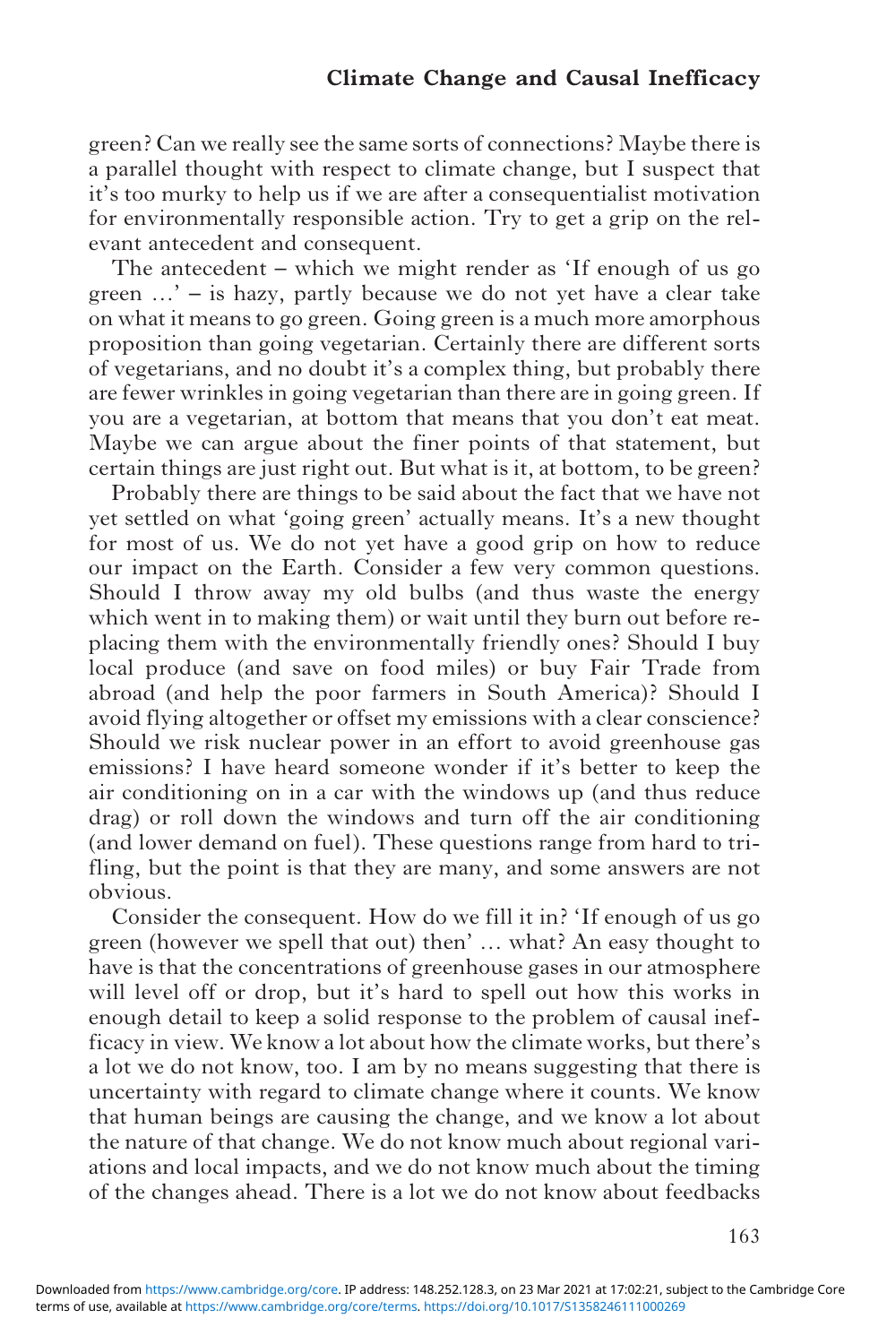and thresholds. These gaps in our knowledge add uncertainty to our reflection about our effects.

It's not just our ignorance. Even concerning some aspects of the problem where we have a good understanding of what is going on, the complexity itself is overwhelming. It can make the relevance of the threshold response fade when it comes to climate change. Don't worry about green causes or the anticipated effects, but consider what's in between. One can, nearly, think about market forces and farmers and producers and buyers and come to the conclusion that enough of a change here will cause a change there. Maybe that conclusion can lead to vegetarianism.

Can we do the same sort of thing with, say, our greenhouse gas emissions and the global effects of climate change? Bear in mind, as you think about the answer to that question, that it might take a supercomputer a quadrillion different operations and more than a month to manipulate a climate model. There are feedbacks associated with ice and snow, animal life, clouds, wind, rain and on and on. Further, our effects are smeared out not just in space, but in time as well. Our emissions join together with past and future emissions and have further effects which might well be both spatially and temporally distant from us. It is hard to see a straight line from leaving my DVD-player on standby to melting ice caps.<sup>9</sup>

All of this is not to say that a person cannot see her role in all of this and come to the conclusion that, if enough people take serious action on climate change, we might, together, have good effects. I have that conclusion in my head from time to time, but I think it comes from something other than reflection on thresholds and causal chains and emissions. The difficulty I want to highlight lies in turning thoughts about thresholds into a consequentialist reason for green choices. In short, the weaker our grip on our place in the causal network the more difficult it is for causal thresholds to serve as a motivating reason for action. In the case of climate change, our conception of how our actions fit into the causal network is feeble to say the least. Maybe my effects are so small, and the world so huge, that I just can't talk myself into seeing what I do as playing any role at all in crossing any sort of threshold. Although a proto-vegetarian stands a chance of getting certain thresholds in view, seeing analogous thresholds in the climate change case might well be beyond us. Let us look elsewhere for help.

Op. cit., note 4.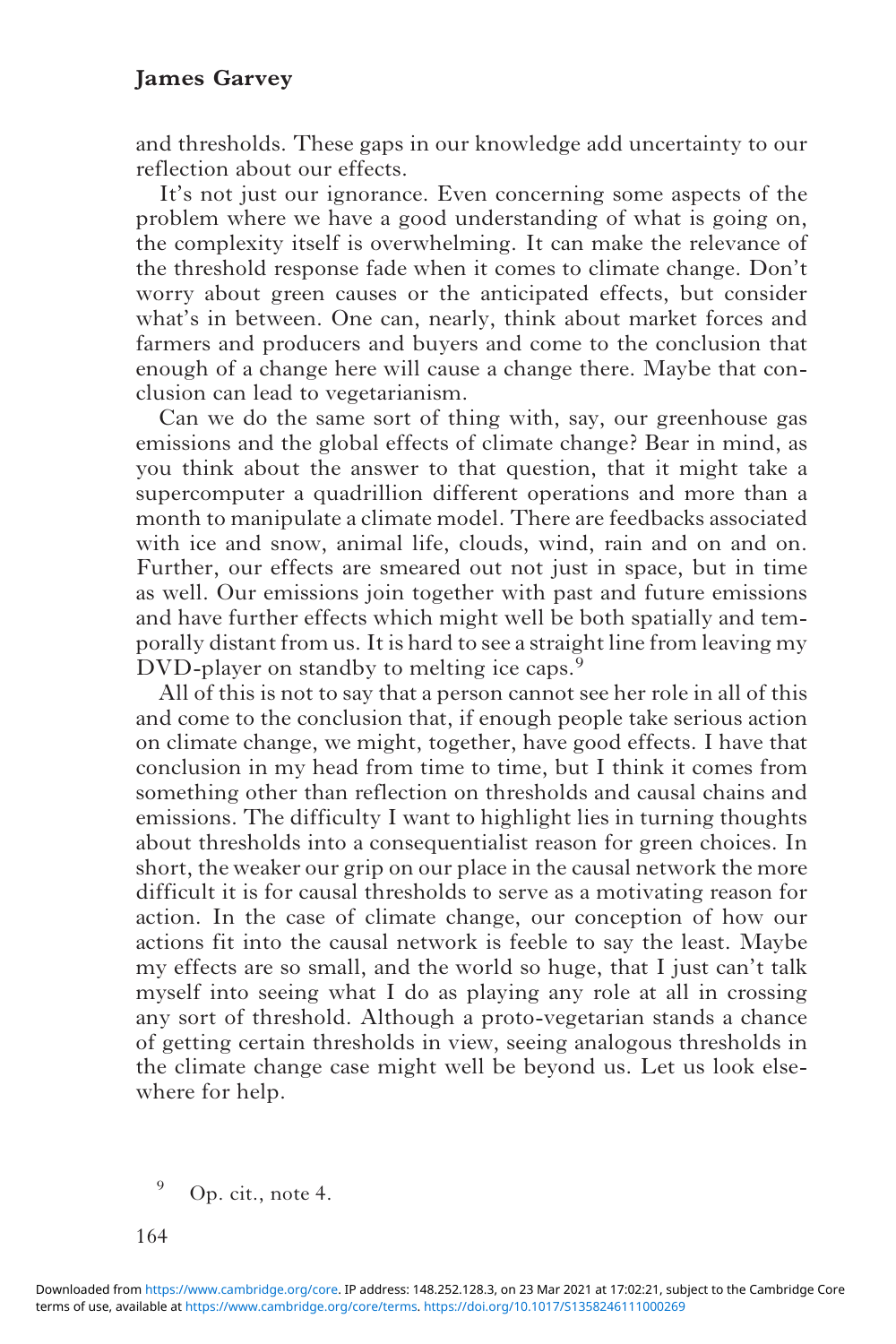#### 3. The Principle of Divisibility

Glover usefully distinguishes between two sorts of thresholds: absolute and discrimination thresholds.<sup>10</sup> An absolute threshold exists where there is a sharp boundary between two different outcomes. As he says the clearest example is voting. It's all or nothing – either one candidate gets enough votes and is elected or not. In a sense there's no point in your voting unless the race is so close that a single vote will swing it one way or another. If you have consequentialist grounds for voting, your reasons can't have much to do with the election's outcome.

Where there is a discrimination threshold, however, an individual's single act can only nudge the situation fractionally in the direction of some outcome. Effects are widely spread out, and an individual's contribution might go unnoticed. There's no easily visible threshold to cross. Instead, 'reality is a gentle slope, and the threshold is defined by the distance apart on the slope two points have to be in order to be seen as separate by us.'<sup>11</sup> To borrow Glover's example, if there is a power shortage and I keep my heating on even though we're asked to conserve energy, the power cut we endure will be a fraction of a second longer than it might have been had I done my civic duty. No one will notice my misdemeanour, but things will get worse, will slide down the slope, if more people do as I do. Although Glover does not address the subject, probably we can think of climate change in terms of discrimination thresholds. It's not as though anyone can say that one more office photocopier left on at the weekend will hurl us over the brink.

In the case of absolute thresholds, we can see clear outcomes and apportion praise and blame accordingly, but with discrimination cases, we sometimes think it makes no difference what we do. However, Glover argues, one really is responsible for the fraction of the harm done in discrimination threshold cases. According to his Principle of Divisibility: 'in cases where harm is a matter of degree, sub-threshold actions are wrong to the extent that they cause harm, and where a hundred acts like mine are necessary to cause a detectable difference I have caused 1/100 of that detectable harm.' 12

 $10$  J. Glover, 'It Makes No Difference Whether or Not I Do It', Proceedings of the Aristotelian Society, Supplementary Volume XLIX (1975), 171–90.

 $\begin{array}{c} \n\frac{11}{2} \n\end{array}$  Op. cit., note 10, 173.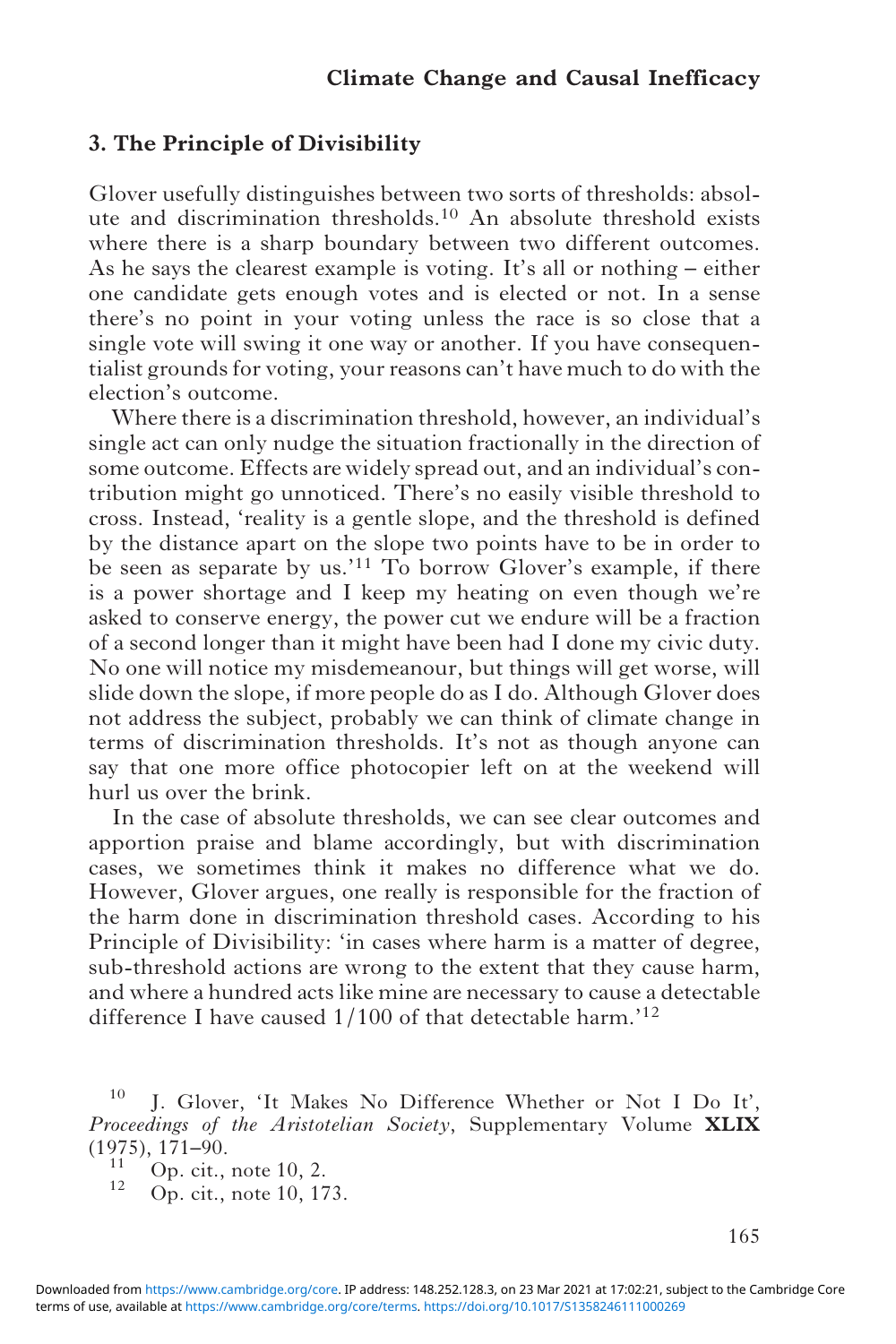Glover's example, having to do with bandits and beans, draws out the absurdity in the denial of the principle – in thinking that it makes no difference what you do in discrimination cases. Suppose 100 villagers sit down to a lunch of 100 bowls containing 100 beans each. 100 hungry bandits descend on the village and take one bowl each, at gunpoint, leaving the villagers hungry. They each do a discernable amount of harm. There's an absolute line that each bandit crosses, and the result is hungry villagers.

But suppose each bandit takes just one bean from each bowl. If you reject the principle of divisibility, you might conclude that although the bandits still eat all the beans, they nevertheless do no wrong, as each one does an indiscernible bit of damage. The villagers will probably disagree with you. The point is that indiscernible damage is still damage, and one really is responsible for one's share of the wrong.

Does this help someone genuinely concerned about the morality of individual choices and climate change? We are now talking about something other than 1/100 of some detectable harm.

There are nearly 7 billion people on the planet. Together we emit 28.4 gigatons of CO2 each year.<sup>13</sup> A gigaton is one billion tons. By comparison, I am responsible for about 4 tons of CO2 each year. Am I to see myself as responsible for  $4/28.4 * 1,000,000,000$  or 0.000000000141% of the harm done to our planet this year? Should I try to do better and aim for 4/28,399,999,999?

I can go along with the Principle of Divisibility and admit that I have a share in a slow-motion disaster. Even so, in this case at least, the harm I do is so impossibly teeny that it can't figure into a real motivation for green action. I can't really see it. We'll have to look for help elsewhere.

#### 4. Side effects and Spirals

There are other sorts of replies to the problem of causal inefficacy. Vegetarians sometimes admit that the consequences of going veggie might be difficult to see when it comes to animal welfare, but there's plenty of personal utility to be had in the health benefits of

<sup>13</sup> United Nations Statistics Division, Millennium Development Goals indicators http://mdgs.un.org/unsd/mdg/SeriesDetail.aspx?srid=749, accessed 23/3/2010.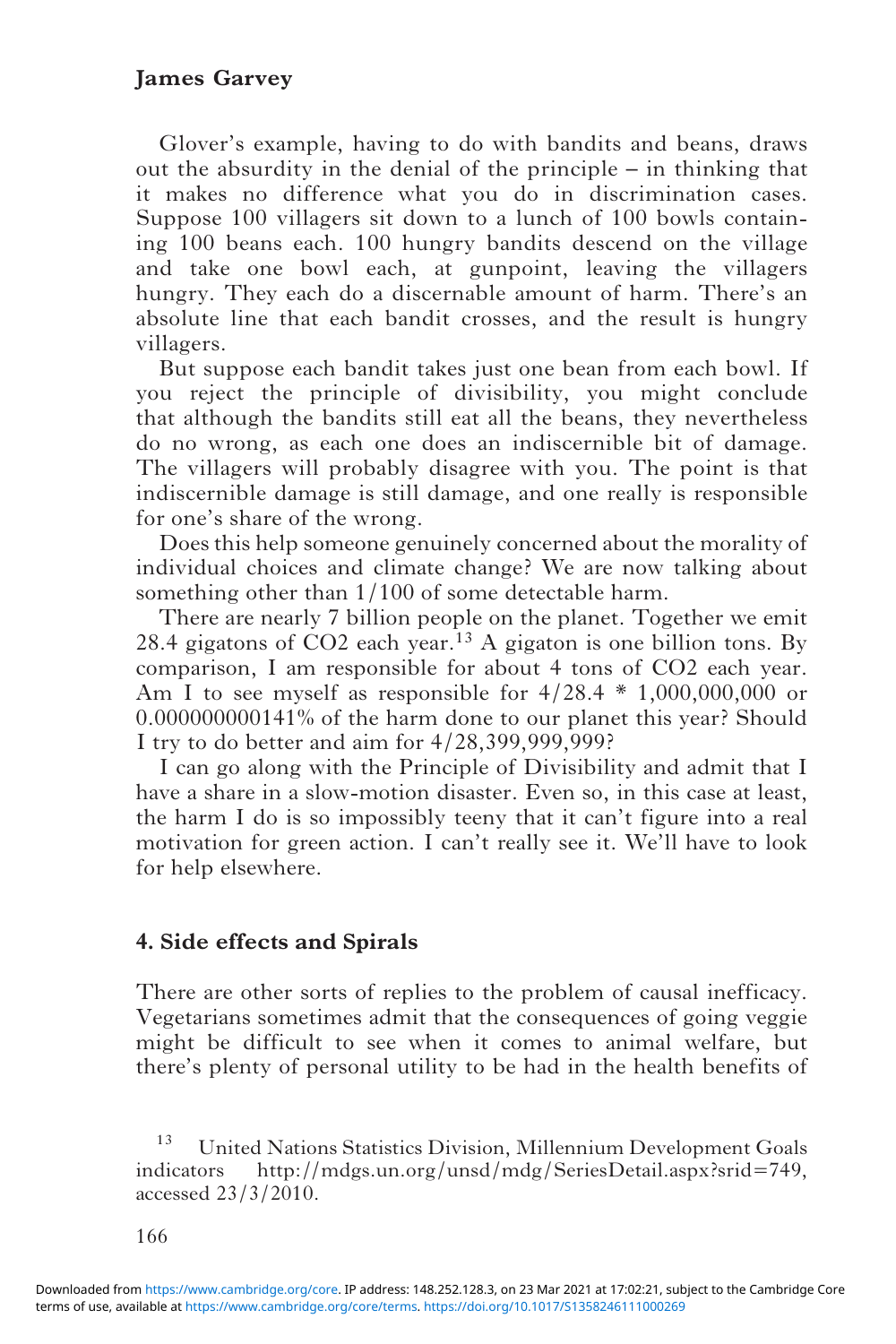becoming a vegetarian. Maybe there's enough utility in improved health to make vegetarianism a moral requirement. I suppose one might argue, in a similar spirit, that taking certain green steps will save one a bit of cash in fuel bills. Maybe you'll avoid a plane crash if you cut back on flying.

There is another, maybe more familiar thought that one's effects can spiral out into the causal network – that maybe my efforts will be seen by others who will, in turn, follow me and also be example to yet more people. Certainly some carnivores change their diets after talking things through with a committed vegetarian. Maybe others will recycle if I they see me doing it.

If it's not clear that even one animal avoids suffering as a result of an individual's dietary choices, it is possible that other, good effects can result. Maybe the same is true of individual action on climate change. Perhaps turning off the heating won't matter when it comes to the climate itself, but I'll save a bit of cash. I might even have more effects on others which, all told, add up to something with a serious consequence on the climate. Given the size of our world's planetary systems, it would have to be one impressive spiral, but maybe my going green is just the start of a huge avalanche of change. Who knows?

It all might be true, but it feels like looking away from where the moral weight ought to fall. Such thoughts are 'one thought too many', as Williams puts it.<sup>14</sup> Probably a vegetarian wants the rightness of her behaviour to have something to do with animal welfare, not her own welfare. Someone who turns down the thermostat wants that act to be the moral crux of things, not the money saved or the possibility that, somehow, she might be the next Al Gore. Maybe we'll be forced out of this thought, but it's the main effects, not the side-effects that should be at the very centre of our thinking, shouldn't it?

There are familiar responses having to do with utilitarianism and correcting our moral intuitions, not pandering to them. You can take this point, maybe get a feel for where the argument is headed when it comes to climate change, and keep looking for something else which lines up with your hope that the rightness or wrongness of your actions has to do with something other than side-effects and spirals. That's what we'll do.

<sup>&</sup>lt;sup>14</sup> B. Williams, *Moral Luck*, Cambridge: Cambridge University Press, 1981.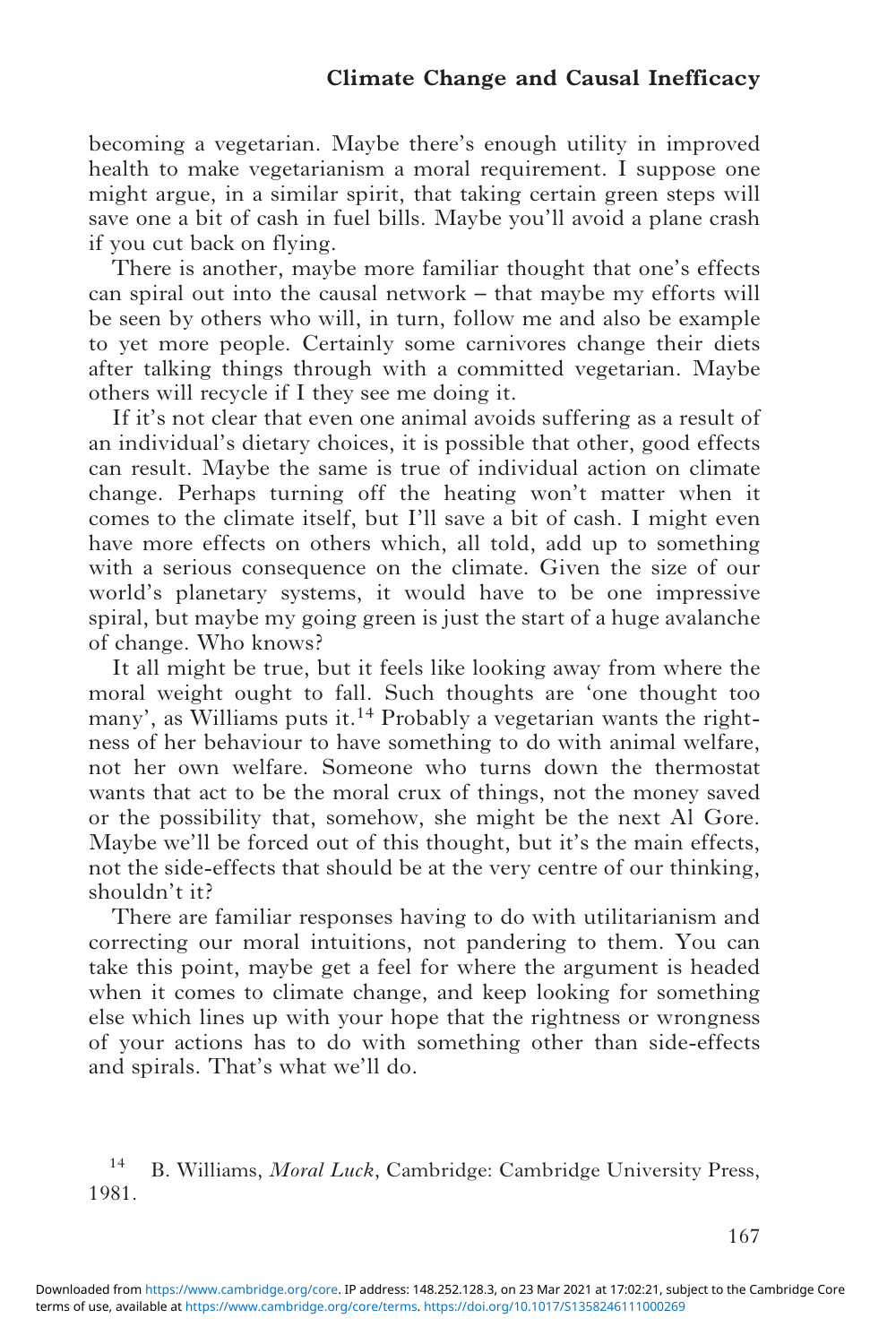# 5. Larger lives

As we saw a moment ago, there is a sense in which a single vote is causally impotent. The point arises also in some considerations of democracy and free riding.<sup>15</sup> In an electorate of sufficient size, I might anticipate a close race, but probably I cannot really think that it's going to be so close that my vote will actually break a tie. Perhaps every vote counts in the sometimes optimistic sense that every vote really is counted, but it makes no difference whether or not any particular individual votes.

If you look away from responses to this problem which sound like the ones we've already considered – and don't be too distracted by debates about the merits of act and rule utilitarianism either – what you find can strike a chord. There is the claim that one has a moral obligation to vote, and this is rooted sometimes in talk of duties which simply fall out of citizenship. Maybe other moral demands are mentioned, perhaps honouring the memories of those who fought for suffrage. It can be a complicated set of motivations.

Even more suggestive, given the consequentialist thought we want to lean on, is the claim that voting is best understood as something much more than marking a page or pulling a lever. It can be an expression of all sorts of thoughts and principles which together result in the vote itself, as well as all sorts of other actions and further thoughts, which together are part of the meaning of a life. Voting is something people do because of the people they are, the lives they live, maybe the hopes they have. You might have heard expressions of this sort of thing in the run up to the 2008 US presidential election. Votes are not just momentary acts, but consistent parts of larger lives.

This aspect of the response made by certain voters is echoed in the claims of at least some vegetarians. Singer puts it like this:

<sup>15</sup> See S. Gendin, (2001) 'Why Vote?' *International Journal of Politics* and Ethics, 1.2 (2001), 123–132; A. Glazer, 'A New Theory of Voting: Why Vote When Millions of Others Do?' Theory and Decision 22 (1987), 257–270; A. Goldman, 'Why Citizens Should Vote: A Causal Responsibility Approach' Social Philosophy and Policy 16.2 (1999), 201–217; J. Riley, 'Utilitarian Ethics and Democratic Government' Ethics: An International Journal of Social, Political and Legal Philosophy 100.2 (1990), 335–248; S. Salkever, 'Who Knows Whether It's Rational to Vote?' Ethics: An International Journal of Social, Political and Legal Philosophy 90 (1980), 203-217; R. Hardin, 'Street level Epistemology and Democratic Participation', The Journal of Political Philosophy 10.2 (2002), 212–229.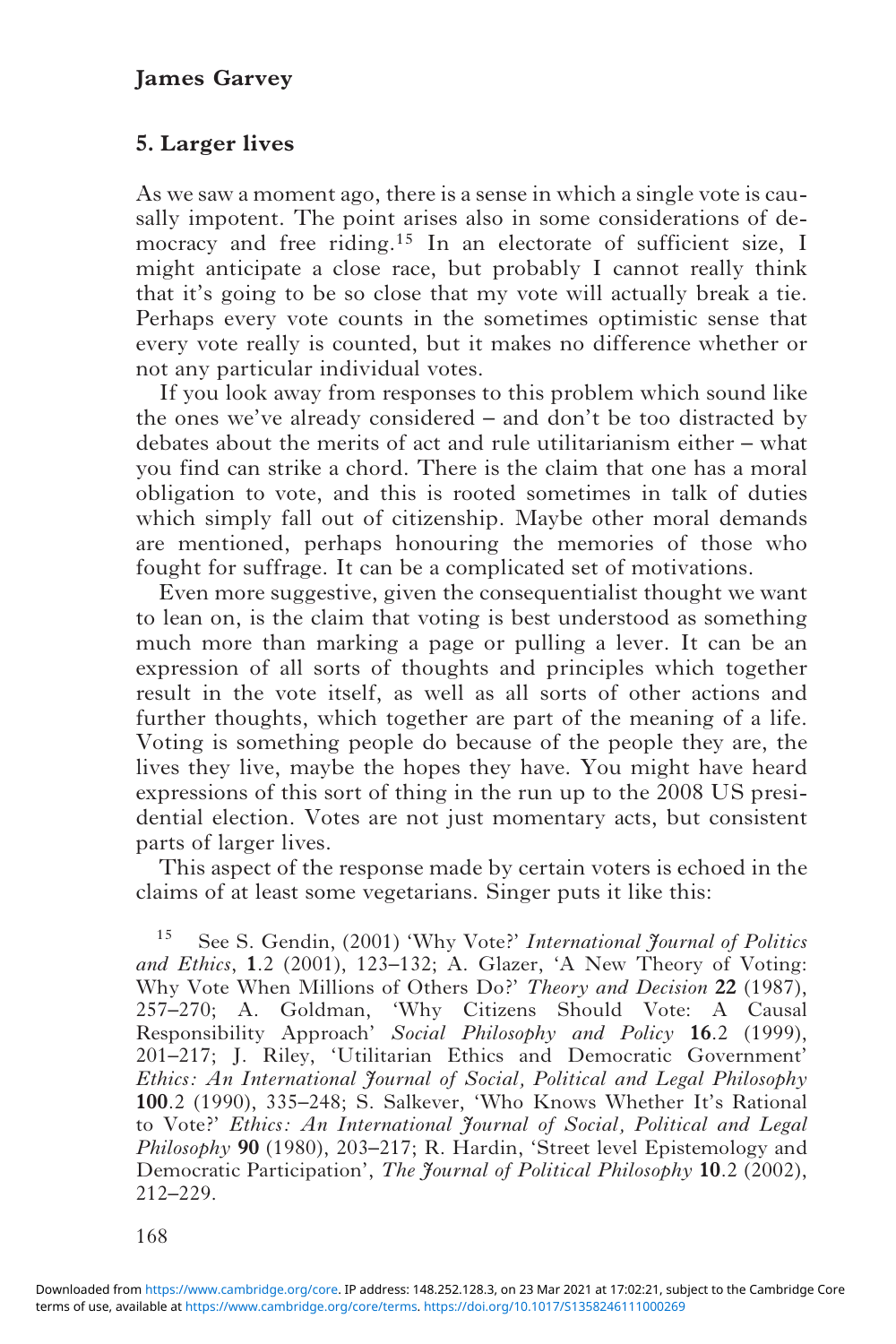I advocate vegetarianism as something which 'underpins, makes consistent, and gives meaning to all our other activities on behalf of animals' (Animal Liberation, 171)…. Becoming a vegetarian is a way of attesting to the depth and sincerity of one's belief in the wrongness of what we are doing to animals.<sup>16</sup>

The thought is that becoming a vegetarian is something larger than simply not eating meat. Choosing to be a vegetarian creates a psychological tie not just to a certain sort of action, but to a kind of life. Maybe most importantly, thinking of vegetarianism in this sort of way makes it clear that avoiding meat is a choice consistent with various beliefs and principles. Voting can be an expression of a similar sort of consistency. Being a vegetarian is not just a momentary choice of what one might have for lunch, just as a vote is not just a mark on a page. Both actions might be thought of as consistent parts of larger agenda, hopes, practices and plans – parts of whole lives if you like.

There is something admittedly wishy-washy about all of this, and certainly no arguments have been offered to force this kind of holistic view of vegetarianism or voting on us. What I find suggestive here, though, is the notion of consistency.<sup>17</sup> I might have to vote or chose to eat in one way rather than another because doing so is consistent with the principles I hold or perhaps consistent with my thinking on nearby problems. If so, then I might have consequentialist grounds for acting, even though my actions probably have no relevant consequences. If that way of putting it jars too much, you can think of the grounds as nearly-consequentialist or partly-consequentialist. Let us follow this thought as it applies to climate change.

#### 6. Consistency

Consistency isat the centre of a great deal of our thinking about morality. If someone in such and such a situation deserves a certain sort of treatment, then the demand for consistency tells us that others in that situation deserve the same treatment too. If times are tough for me, and I think you ought to share what you've got, then I know I ought to share out what I have when things are going well for me. You can be an atheist and still think that you should do unto others

 $\frac{16}{17}$  Op. cit., note 7, 336–7.

Singer, for his part, goes on to say that there is nothing logically inconsistent about eating meat and campaigning for animal rights, but I have a deeper, maybe wider, notion of consistency in mind.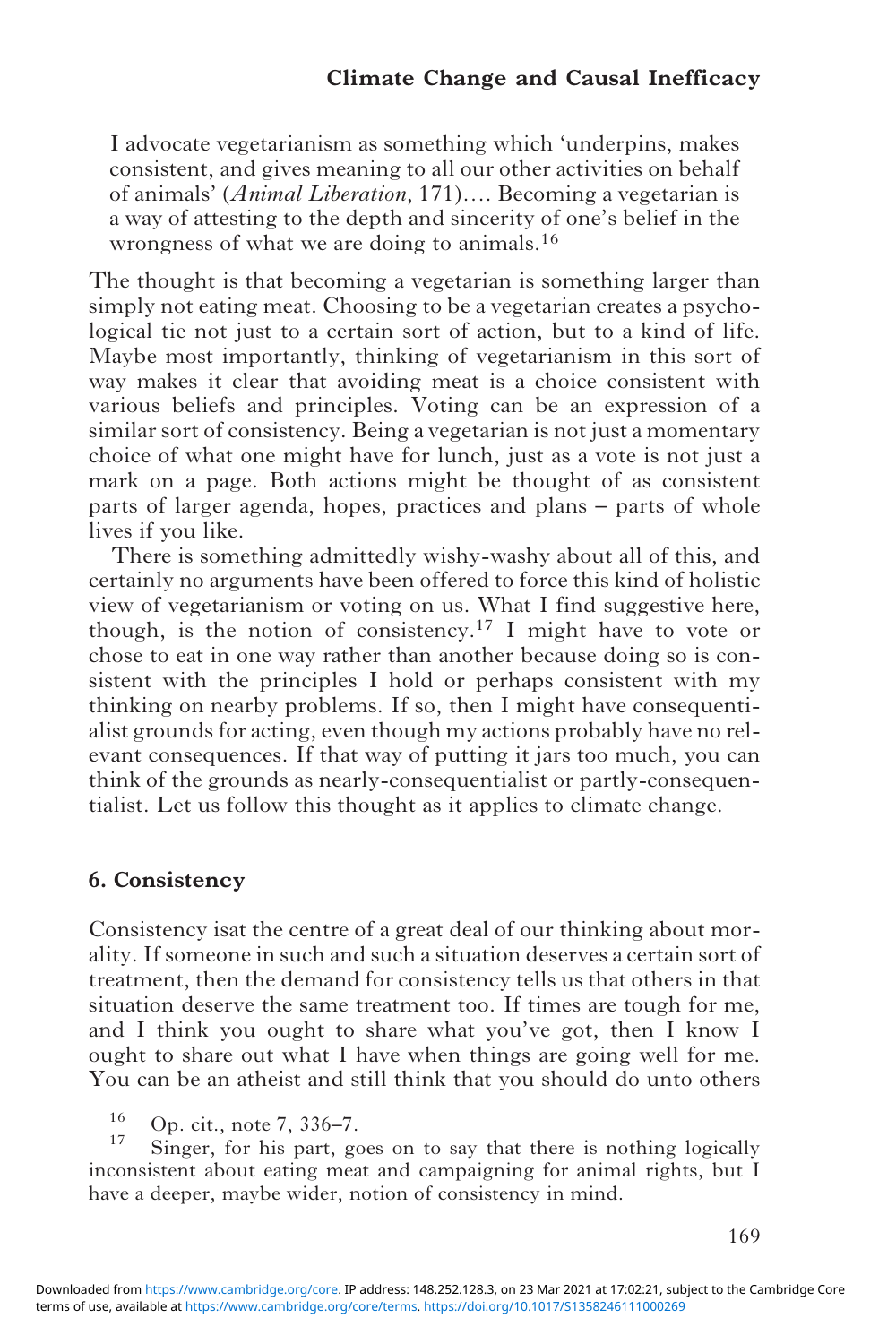what you would have them to unto you. The demand for consistency leads a utilitarian to think that everyone's pleasures and pains ought to figure into our calculations, not just her own. It's part of a Kantian's reason for universalizing maxims. It makes moral debates something more than expressions of emotion. Maybe consistency is part of the reason a voter votes and a vegetarian avoids meat. Such actions are consistent expressions of a collection of attitudes and beliefs – they are consistent and coherent parts of lived human lives.

Consistency can provide a utilitarian with a reason for favouring individually green choices too. It's a round-about reason, but it's not just one thought too many, and it side-steps the problems we found with other responses to the problem of causal inefficacy. Here is a cartoon version of how this line of thinking might go. It takes a fairly common moral argument about the US and action on climate change and insists on consistency between that argument and reasons and actions in an individual life. Numbers make it a little more clear, but you can imagine doing without them. It depends on the global arguments one accepts, as well as the principles which govern a life, coupled with the demand for consistency in our thinking and acting. This generic version is only meant to be suggestive.

A consequentialist can, rightly, denounce the world's biggest polluters for failing to take strong action on climate change. The US, for example, with just 5% of the world's population, is responsible for around 25% of the planet's greenhouse gas emissions.<sup>18</sup> Recall that short argument for government action on climate change at the start of this paper. The developed world is causing the largest amount of damage. If you think causal responsibility is tied to moral responsibility for action, then probably you think that the biggest polluters have the largest moral obligation to do something about climate change. The US is doing a lot of damage to the climate, and this damage will cause human suffering. There are numerous consequentialist reasons for thinking that the US ought to change the way it uses energy, ought to minimize its carbon-footprint, ought to help the poor of the world to adapt to the changes already underway. In short, the biggest polluters have the biggest obligation to take meaningful action on climate change.

There are some principles operative in such thoughts, and if you apply them to an individual life, you might be drawn to a solution to the problem of causal inefficacy. The premises and principles

<sup>18</sup> Have a look at www.unstats.un.org for the numbers. The numbers in the paragraphs which follow come from this site. It is likely that things have since changed, but the point of the argument still stands.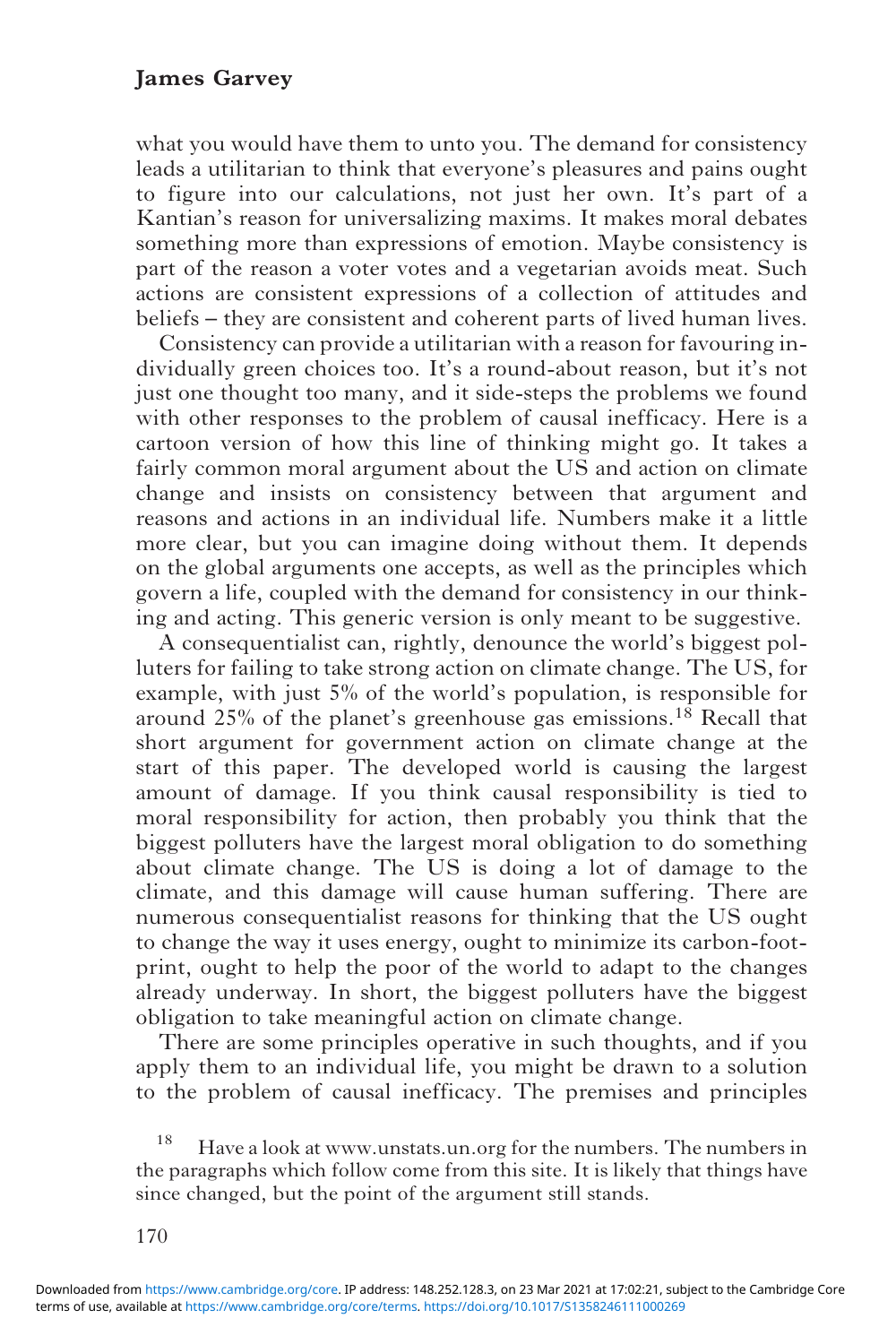operative in your thinking about the world's biggest polluters, mutatis mutandis, apply to you too. It might be that you ought to take strong action on climate change, and that you are doing wrong if you do nothing, for familiar reasons. Consistency provides the necessary linkage.

If, for example, the US is wrong to do nothing about climate change despite being responsible for the most emissions per country, then maybe consistency demands that we think of ourselves as wrong to do nothing about climate change, despite being responsible for the most emissions per capita. People who live in the US, Canada or Australia are responsible for about 20 metric tons of carbon dioxide on average each year. People in many EU countries, like Denmark, the UK and Germany, emit about 10 metric tons on average.

Residents of more than half of the countries on our planet emit less than 5 metric tons on average. Residents of more than a third of the countries on the planet are responsible for less than even a single metric ton each year. Many human beings are responsible for no measurable emissions at all. Compared to most people on the planet, the greenhouse gas emissions resulting from our individual lives in the West are massive. You might be doing 20 times as much damage to the planet as many other people in the world.

Think again about consistency. If you are a utilitarian with good consequentialist grounds for thinking that the world's biggest polluters ought to take strong action on climate change, then maybe consistency demands that the everyday choices in your life must be much more green.

Probably you ought to take serious action to reduce your carbonfootprint. You should not fly. Get a bike. Work out what resources you use and use only those which make a real difference to you. Let 'Reduce, reuse, recycle,' be your mantra. Turn down the thermostat right now. Unplug everything. Give money to green charities. Devote considerable time to lobbying your national government and your local representatives. Put some pressure on environmentally unfriendly corporations too. Buy the bulbs, and on and on. You even have to recycle that little coffee cup lid.

You can think all of this, perfectly consistently, right alongside the thought that it makes no difference whether or not the coffee cup lid ends up in a landfill. Your little green actions can make no real difference at all, but you still ought to undertake them. You have a moral obligation which depends on the demand of consistency in thought and action, on the reasons you have for thinking what you do about governments and what obligations they have, as well as the sort of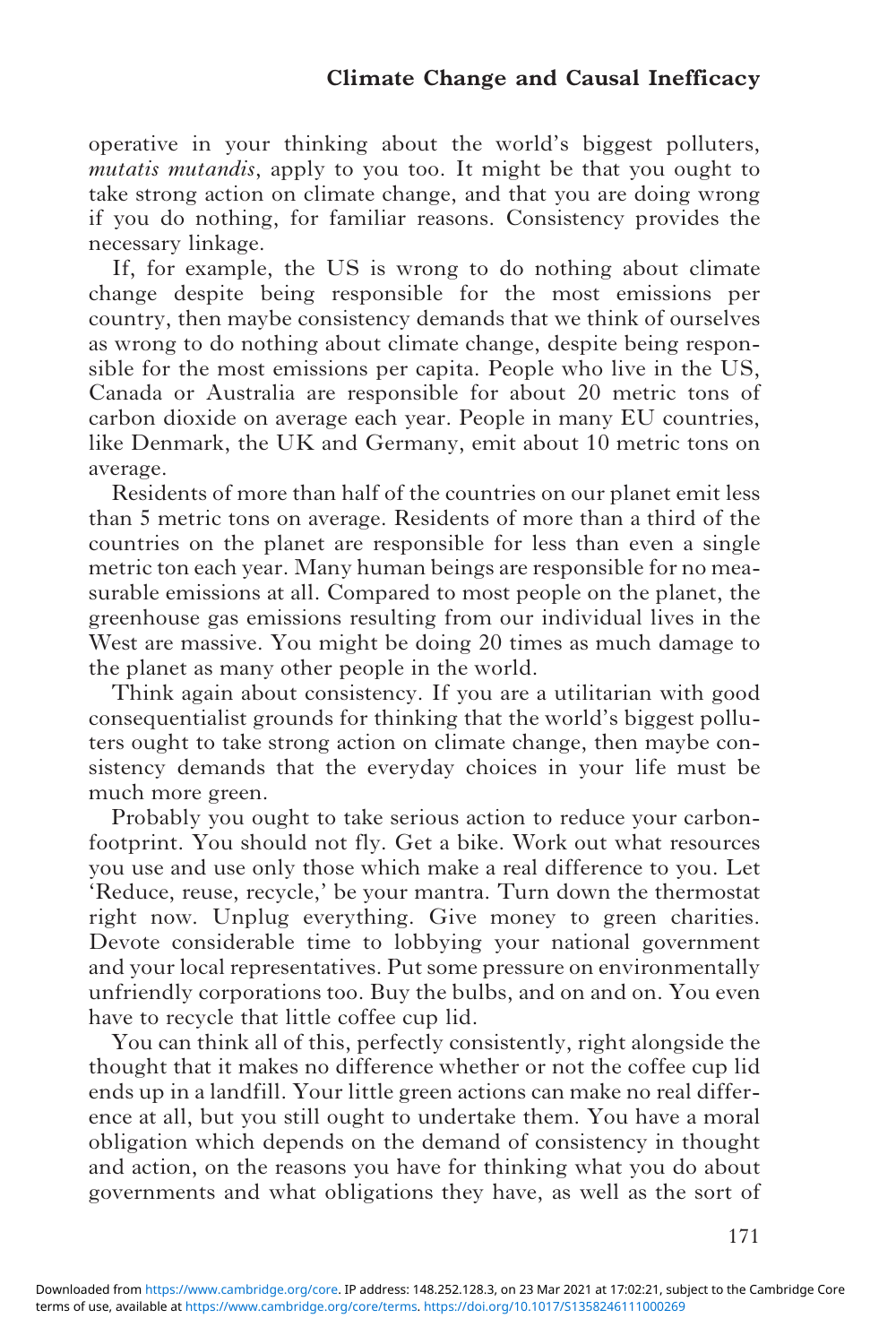life you hope to lead. Your reasons for this conclusion can have a lot of relevant consequences in them, consequences having to do with the Earth, large scale social change, re-powering our fossil-fuel burning world, and avoiding the suffering of human beings – even though many of those consequences have nothing to do with your particular thermostat. Your reasons can be bolstered by their consistent position in the rest of your projects, the rest of your green life. You have to do the green thing, even if doing so makes no difference at all.

# 7. Concluding thoughts

It might be said that there is something suspect in a line of thinking which bounces back and forth between the moral demands placed on individuals and the moral demands proper to whole governments. Plato got into trouble with that sort of thing, but I don't think the call for consistency in our thinking and acting amounts to anything as embarrassing as a shaky argument by analogy. There is the familiar thought that we are very good at spotting local, hometown wrongs but awful at working out what to do when the enormous scale of harm overwhelms us. It might somehow be true, too, that we can spot huge and obvious wrongs while missing little outrages in our own lives. Bouncing back and forth like this might end up mattering when it comes to facing up to global rights and wrongs as well as finding a way to think of ourselves in the midst of it all. It might pull us in both directions, maybe help us see both scales a little better. The bouncing back and forth might be a recommendation of this reply to the problem of causal inefficacy.

Maybe there is fast talk in this stuff about the whole of a life. I'm certainly not saying that the whole of a life has enough in the way of effects to make a difference to the planet, but what is being said is still only rough and ready. Agreed that what we have here is just the first step in what might have to be a long line of thought. It's just an argument for connecting our thoughts about the world at large to our thoughts about our individual lives. Large, global conclusions are easy to see when we look at the actions of governments, but we lose our grip when we apply those thoughts to the little specks of our lives. What's needed is a better way of understanding a whole life, and maybe reasons for thinking that a life guided by consistent moral principles is worth pursuing.

Is there something funny in the different uses of 'responsible' in the US case and in your case? In the former case it's true that the US is causally and morally responsible for a lot of damage, and in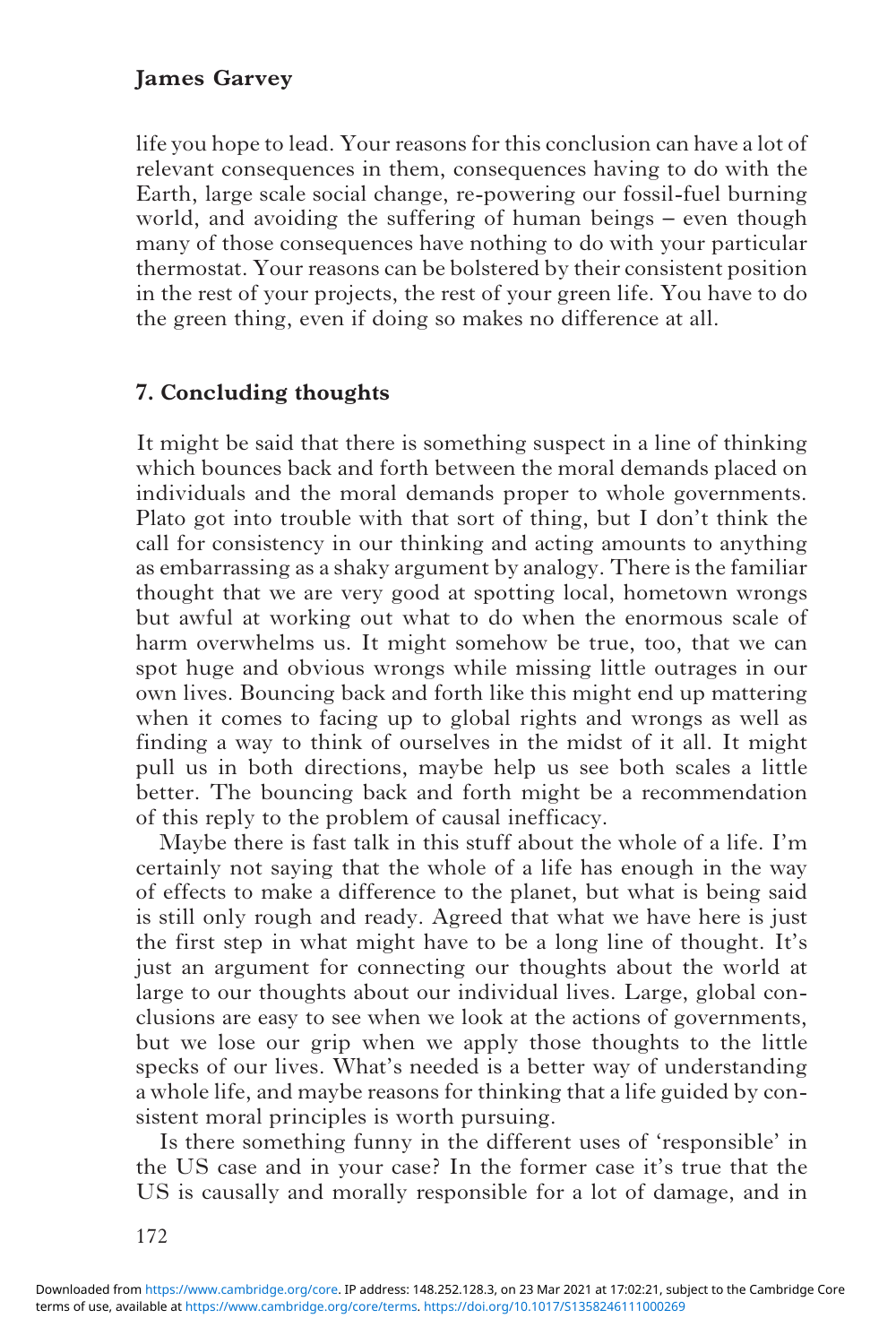the latter case it's only true that an individual is responsible for high emissions per capita, for more damage than most people but still not much in itself. The real consequences are on just one side of the ledger. That might be true, but the point is not to show that an individual is really responsible for anything. I'm admitting that an individual's effects don't add up to much. The aim is to make a connection between our thinking about large and small responsibilities, between our judgements about the US's conduct and our own lives.

Is this all still consequentialism? I have doubts about this, but there really are still consequences in the arguments just scouted, even if the consequences aren't mine. I admit too that I get fairly close to virtue ethics when I talk about going green as being part of a larger life, choices made because of the person one wants to be, and maybe I am drawn to thoughts about virtues in the end. When I avoid a long-haul flight, I know it makes no difference whether or not I fly. I take the train partly because of my global judgements about the US and others, about the way I think the world ought to go, the hopes that I have for future human beings, and the sort of person I aim to be. There's plenty of reflection on consequences in those thoughts. If my life is to be consistent with all of that, I can't just hop on a plane.

I admit that I've been sloppy with the word 'consistency' too – I've used it in different ways. There is a kind of bedrock notion of consistency at the heart of morality, another conception at work when we talk about the consistent application of moral principles to governments and ourselves, another operative when we talk about consistency in our judging and acting. It's this last which most interests me. I'm after a conception of consistency as a demand for action based on a connection between belief, principle and behaviour – walking the walk, in other words. Montaigne says that, 'The true mirror of our discourse is the course of our lives.' There's a sense in which our words sometimes have to commit us to action. Our actions just have to be consistent with our thoughts. How and why this should be so is worth a great deal of reflection. I don't have a grip on it yet, but talk of consistency is as close as I can get at the moment.<sup>19</sup>

What really matters, though, is whether or not these sorts of thoughts get us past the problem of causal inefficacy with respect

 $19$  I'm grateful to J. Baird Callicot for helping me see that consistency isn't the whole of morality. It's not a Vulcan view I'm pressing for with talk of consistency, just an insistence on local action in accord with global conclusions.